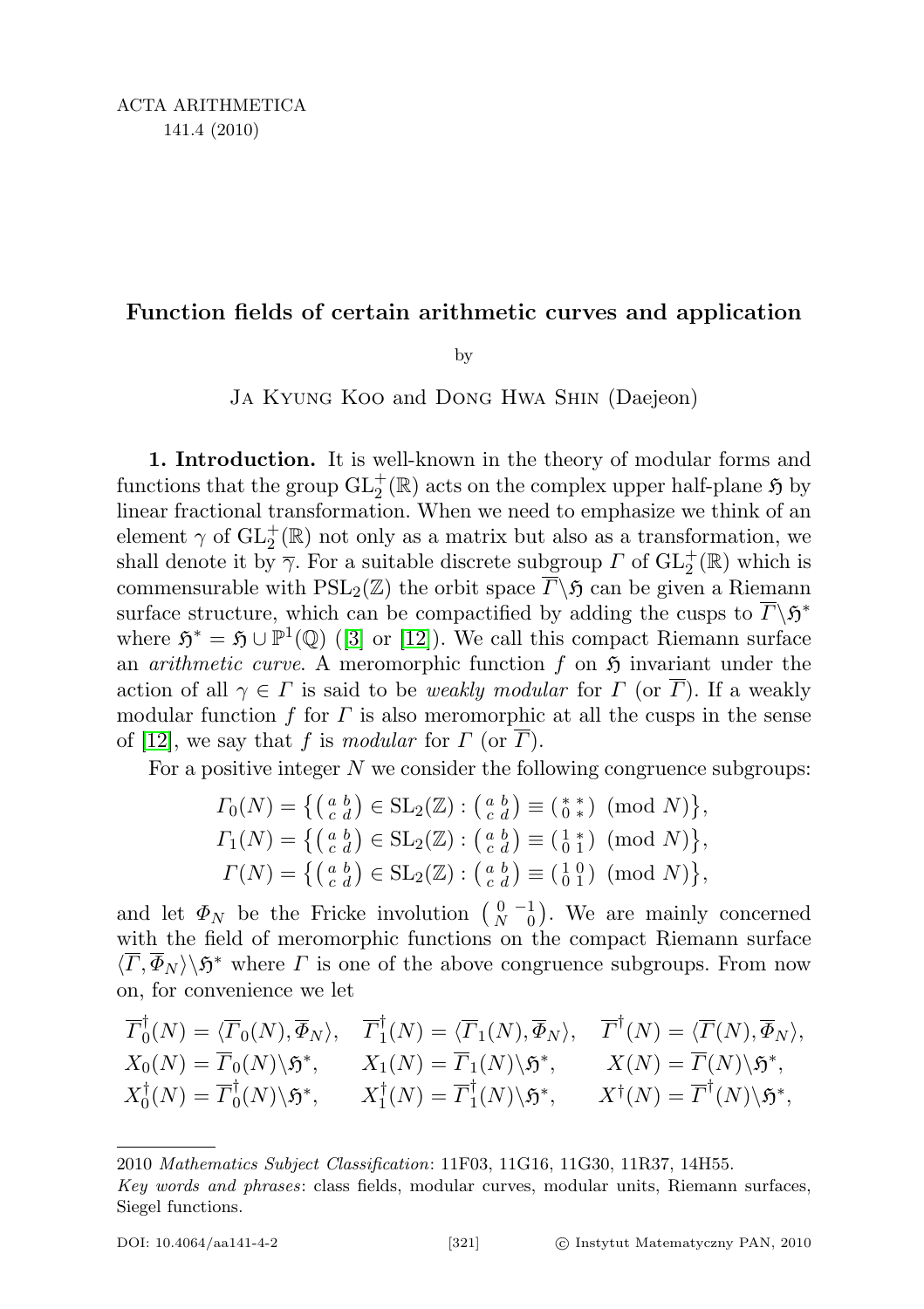and let  $\mathcal{K}(R)$  be the field of meromorphic functions on any compact Riemann surface  $R$  listed above. The function fields of our interest are classically described in terms of the modular invariant j and the Fricke functions  $(3)$  or [\[12\]](#page-13-0)), which requires good understanding of the theory of elliptic curves. In general, the function field of a compact Riemann surface (viewed as an algebraic curve) can be generated by at most two functions ([\[10\]](#page-13-1)). For instance, Ishida–Ishii constructed in [\[5\]](#page-12-1) these two generators of  $\mathcal{K}(X_1(N))$  by using certain products of Klein forms.

As preliminaries we review some arithmetic properties of Siegel functions developed by Kubert–Lang ([\[8\]](#page-13-2)) and Koo–Shin ([\[7\]](#page-13-3)). We then find generators of function fields in terms of  $j$  and Siegel functions (Theorems [3.2](#page-4-0) and [3.5\)](#page-6-0) unlike in Ishida–Ishii's approach.

On the other hand, Kim–Koo ([\[6\]](#page-13-4)) gave a genus formula for the arithmetic curve  $X_1^{\dagger}$  $\frac{1}{1}(N)$ . Using that formula they showed that  $X_1^{\dagger}$  $T_1(N)$  has genus zero exactly when  $1 \le N \le 12$  and  $N = 14, 15$ . Choi–Koo constructed in [\[1\]](#page-12-2) primitive generators of genus zero curves  $X_1^{\dagger}$  $\prod_{1}^{1}(N)$  by using elliptic functions and theta functions. However, their method seems to be too artificial and inconvenient for other similar situations. Therefore we revisit this subject and present a process of finding primitive generators in a more standard and systematic way (Theorem [4.2](#page-7-0) and Table 1) by means of Siegel functions only. To this end we essentially follow the idea of Koo–Shin ([\[7\]](#page-13-3)) who dealt with various modifications of Siegel functions.

Next, we know that a classical generator of the ring class field of the order of conductor  $N \geq 2$  over an imaginary quadratic field K is given by a singular value of j. Moreover, we recently showed that any power of a certain linear form of  $j$  also becomes a generator of the ring class field over  $K$  (Lemma [5.1\)](#page-9-0). As an application of previous sections and this fact we shall further find a primitive generator of the ray class field modulo N over  $K \neq \mathbb{Q}(\sqrt{-1}), \mathbb{Q}(\sqrt{-3})$  in terms of the singular values of j and Siegel functions (Theorem [5.5\)](#page-11-0) which is different from Ramachandra's ray class invariant ([\[11\]](#page-13-5)) constructed from very complicated products of high powers of singular values of Klein forms and singular values of the discriminant  $\Delta$ . We also describe Galois groups between the two class fields mentioned above (Proposition [5.3\)](#page-10-0) by adopting the idea of Gee ([\[4\]](#page-12-3)).

2. Preliminaries. In this section we introduce Siegel functions and briefly review their transformation formulas and criterions for determining modularity which are developed in [\[8\]](#page-13-2) and [\[7\]](#page-13-3).

Let  $\mathbf{B}_2(X) = X^2 - X + 1/6$  be the second Bernoulli polynomial. For any  $r = (r_1, r_2) \in \mathbb{Q}^2 \setminus \mathbb{Z}^2$  we define the *Siegel function*  $g_r(\tau)$  for  $\tau \in \mathfrak{H}$  by the following  $q_{\tau}$ -product formula: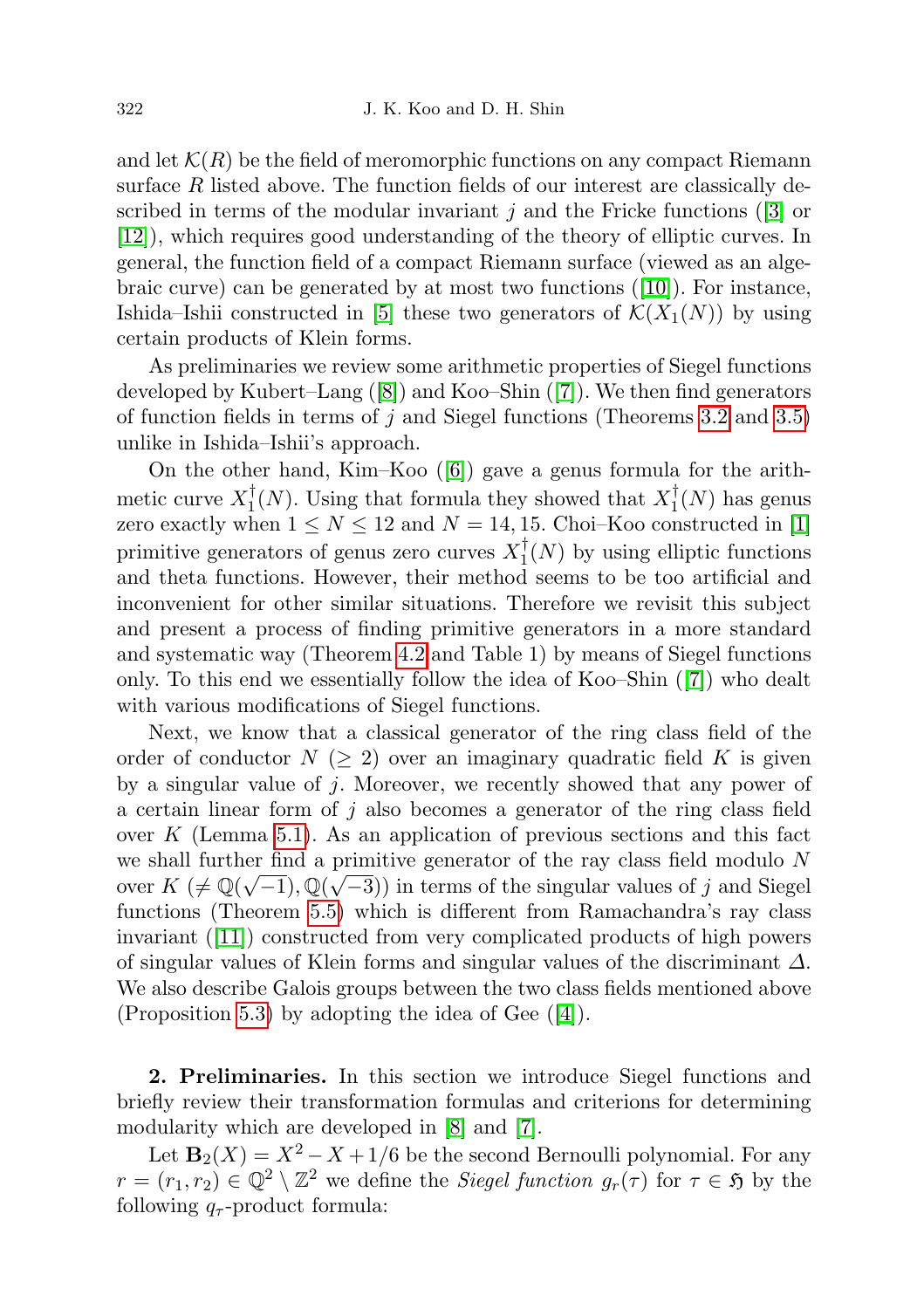<span id="page-2-3"></span>(2.1) 
$$
g_r(\tau) = -q_\tau^{\frac{1}{2}\mathbf{B}_2(r_1)} e^{\pi i r_2(r_1 - 1)} (1 - q_z) \prod_{n=1}^{\infty} (1 - q_\tau^n q_z) (1 - q_\tau^n q_z^{-1})
$$

where  $q_{\tau} = e^{2\pi i \tau}$  and  $q_z = e^{2\pi i z}$  with  $z = r_1 \tau + r_2$ . From the definition we can deduce the simple order formula

<span id="page-2-1"></span>(2.2) 
$$
\operatorname{ord}_{q_{\tau}} g_r = \frac{1}{2} \mathbf{B}_2(\langle r_1 \rangle)
$$

where  $\langle r_1 \rangle$  is the fractional part of  $r_1$  so that  $0 \leq \langle r_1 \rangle < 1$ . Here we remark that this function is holomorphic and never vanishes on  $\mathfrak{H}$ . In the following proposition we present basic transformation formulas for Siegel functions.

<span id="page-2-0"></span>PROPOSITION 2.1 (see [\[7,](#page-13-3) Proposition 2.4]). Let  $r = (r_1, r_2) \in \mathbb{Q}^2 \setminus \mathbb{Z}^2$ . Then:

(i) 
$$
g_{-r} = -g_r
$$
.  
\n(ii) For  $S = \begin{pmatrix} 0 & -1 \\ 1 & 0 \end{pmatrix}$  and  $T = \begin{pmatrix} 1 & 1 \\ 0 & 1 \end{pmatrix}$  we have  
\n $g_r \circ S = \zeta_{12}^9 g_{rS} = \zeta_{12}^9 g_{(r_2, -r_1)}$ ,  $g_r \circ T = \zeta_{12} g_{rT} = \zeta_{12} g_{(r_1, r_1 + r_2)}$ ,  
\nwhere  $\zeta_{12} = e^{2\pi i/12}$ . Hence for  $\gamma \in SL_2(\mathbb{Z})$ ,  $g_r \circ \gamma = \varepsilon g_{r\gamma}$  with  $\varepsilon$  a  
\n12th root of unity.  
\n(iii) For  $s = (s_1, s_2) \in \mathbb{Z}^2$  we have

$$
g_{r+s} = \varepsilon(r,s)g_r
$$
 where  $\varepsilon(r,s) = (-1)^{s_1s_2+s_1+s_2}e^{-\pi i(s_1r_2-s_2r_1)}$ .

REMARK 2.2. We see from Proposition [2.1\(](#page-2-0)ii) and the order formula [\(2.2\)](#page-2-1) that any product of Siegel functions is meromorphic at the cusps. Hence it is not necessary to check the meromorphy of Siegel functions at the cusps in what follows.

For a positive integer N we denote by  $\mathcal{F}_N$  the field of all modular functions h for the principal congruence subgroup  $\Gamma(N)$  for which the Fourier coefficients of  $h \circ \gamma$  with respect to  $q_\tau^{1/N}$  for any  $\gamma \in SL_2(\mathbb{Z})$  belong to  $\mathbb{Q}(\zeta_N)$ with  $\zeta_N = e^{2\pi i/N}$ . Then  $\mathcal{F}_N$  is a Galois extension of  $\mathcal{F}_1$  (=  $\mathbb{Q}(j(\tau))$ ) with  $Gal(\widetilde{\mathcal{F}_N}/\mathcal{F}_1) \cong GL_2(\mathbb{Z}/N\mathbb{Z})/\pm(\begin{smallmatrix} 1 & 0 \\ 0 & 1 \end{smallmatrix}) \text{ ([9] or [12])}.$  $Gal(\widetilde{\mathcal{F}_N}/\mathcal{F}_1) \cong GL_2(\mathbb{Z}/N\mathbb{Z})/\pm(\begin{smallmatrix} 1 & 0 \\ 0 & 1 \end{smallmatrix}) \text{ ([9] or [12])}.$  $Gal(\widetilde{\mathcal{F}_N}/\mathcal{F}_1) \cong GL_2(\mathbb{Z}/N\mathbb{Z})/\pm(\begin{smallmatrix} 1 & 0 \\ 0 & 1 \end{smallmatrix}) \text{ ([9] or [12])}.$  $Gal(\widetilde{\mathcal{F}_N}/\mathcal{F}_1) \cong GL_2(\mathbb{Z}/N\mathbb{Z})/\pm(\begin{smallmatrix} 1 & 0 \\ 0 & 1 \end{smallmatrix}) \text{ ([9] or [12])}.$  $Gal(\widetilde{\mathcal{F}_N}/\mathcal{F}_1) \cong GL_2(\mathbb{Z}/N\mathbb{Z})/\pm(\begin{smallmatrix} 1 & 0 \\ 0 & 1 \end{smallmatrix}) \text{ ([9] or [12])}.$ 

Kubert–Lang provided a condition for a product of Siegel functions to belong to  $\mathcal{F}_N$ . For  $N \ge 2$  we say that a family of integers  $\{m(r)\}_{r=(r_1,r_2)\in \frac{1}{N}\mathbb{Z}^2\setminus\mathbb{Z}^2}$ with  $m(r) = 0$  except finitely many r satisfies the quadratic relation modulo  $N$  if

<span id="page-2-2"></span>
$$
\sum_{r} m(r)(Nr_1)^2 \equiv \sum_{r} m(r)(Nr_2)^2 \equiv 0 \pmod{\gcd(2, N) \cdot N},
$$
  

$$
\sum_{r} m(r)(Nr_1)(Nr_2) \equiv 0 \pmod{N}.
$$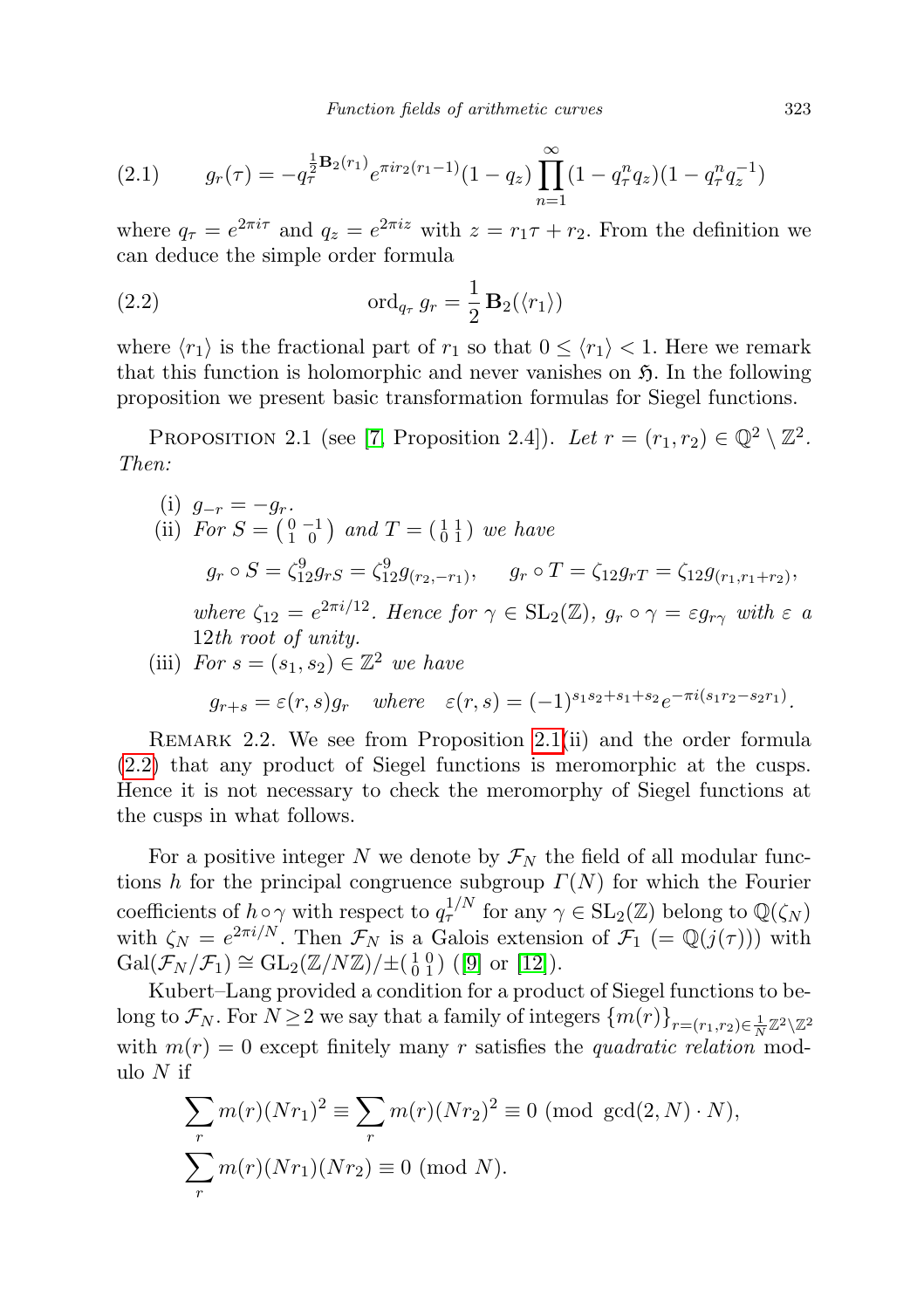PROPOSITION 2.3 (see [\[8,](#page-13-2) Chapter 3, Theorems 5.2 and 5.3]). Let  $N \geq 2$ . A product of Siegel functions

$$
\prod_{r \in \frac{1}{N}\mathbb{Z}^2 \backslash \mathbb{Z}^2} g^{m(r)}_r(\tau)
$$

belongs to  $\mathcal{F}_N$  if  $\{m(r)\}_r$  satisfies the quadratic relation modulo N and  $gcd(12, N) \cdot \sum_{r} m(r) \equiv 0 \pmod{12}$ . In particular,  $g_r^{12N}$  lies in  $\mathcal{F}_N$  for  $r \in \frac{1}{N}$  $\frac{1}{N}\mathbb{Z}^2\setminus \mathbb{Z}^2$  .

We further examine a condition for a product of Siegel functions to be modular for  $\Gamma_1(N)$ . Note that for  $t \in \mathbb{Z} \setminus N\mathbb{Z}$  we have the relation

<span id="page-3-0"></span>(2.3) 
$$
\prod_{n=0}^{N-1} g_{(t/N,n/N)}(\tau) = e^{\pi i \frac{N-1}{2} (\frac{t}{N}+1)} g_{(t/N,0)}(N\tau)
$$

<span id="page-3-1"></span>from the identity  $1 - X^N = (1 - X)(1 - \zeta_N X) \cdots (1 - \zeta_N^{N-1} X).$ 

PROPOSITION 2.4 (see [\[7,](#page-13-3) Theorem 6.2]). Let  $N \geq 2$ . A product

$$
g = \prod_{t=1}^{N-1} g_{(t/N,0)}^{m(t)}(N\tau)
$$

is modular for  $\Gamma_1(N)$  if the family of integers  $\{m(t)\}_{t=1}^{N-1}$  satisfies

<span id="page-3-3"></span>(2.4) 
$$
\sum_{t} m(t) \equiv 0 \pmod{12}, \quad \sum_{t} m(t)t^2 \equiv 0 \pmod{gcd(2,N) \cdot N}.
$$

In particular,  $g_{(t/N,0)}^{12N}(N\tau)$  is modular for  $\Gamma_1(N)$  for  $t \in \mathbb{Z}\backslash N\mathbb{Z}$ . Furthermore, for  $\gamma = \begin{pmatrix} a & b \\ c & d \end{pmatrix} \in SL_2(\mathbb{Z})$  we get

<span id="page-3-2"></span>(2.5) 
$$
\operatorname{ord}_{q_{\tau}}(g \circ \gamma) = \frac{\gcd(c, N)^2}{2N} \sum_{t=1}^{N-1} m(t) \mathbf{B}_2\left(\left\langle \frac{at}{\gcd(c, N)} \right\rangle\right).
$$

Now we investigate the action of  $Gal(\mathcal{F}_N/\mathcal{F}_1)$  on certain Siegel functions for later use.

<span id="page-3-4"></span>PROPOSITION 2.5. Let  $N \geq 2$ ,  $s \in \mathbb{Z} \setminus N\mathbb{Z}$  and  $t \in \mathbb{Z}$  with  $gcd(t, N) = 1$ . Then the action of the element  $\begin{pmatrix} t & 0 \\ 0 & t \end{pmatrix}$  of  $Gal(\mathcal{F}_N/\mathcal{F}_1)$  is given by

 $g_{(0,s/N)}^{12N}(\tau)^{\left(\begin{smallmatrix} t & 0 \ 0 & t \end{smallmatrix}\right)}=g_{(0,(st/N))}^{12N}(\tau),~~~~~g_{(s/N,0)}^{12N}(N\tau)^{\left(\begin{smallmatrix} t & 0 \ 0 & t \end{smallmatrix}\right)}=g_{((st/N),0)}^{12N}(N\tau),$ where  $\langle X \rangle$  is the fractional part of a real number X with  $0 \leq \langle X \rangle < 1$ .

*Proof.* See [\[8,](#page-13-2) p. 36, Proposition [2.1\(](#page-2-0)iii)] and the relation  $(2.3)$ .

3. Function fields of  $X_1^\dagger$  $\prod_{i=1}^{n}$  (N). In this section we first describe the function field  $\mathcal{K}(X_1(N))$  in terms of j and a product of Siegel functions. We can then naturally extend it to  $\mathcal{K}(X_1^{\dagger})$  $T_1(N)$ ). Here we do not intend to reduce the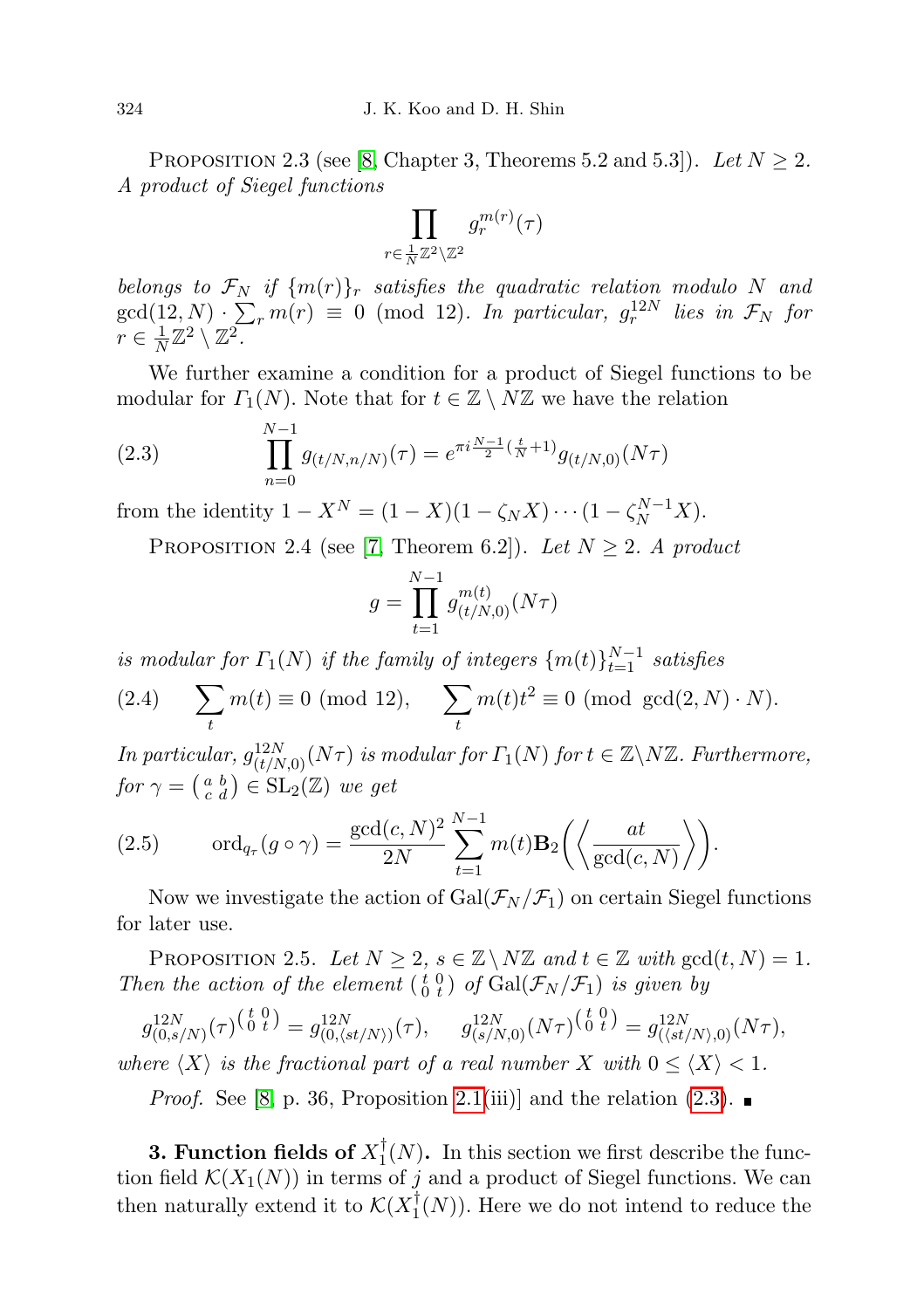number of generators to be 2 as Ishida–Ishii did in [\[5\]](#page-12-1). From now on, unless otherwise specified, N is always a positive integer  $\geq 2$ .

<span id="page-4-1"></span>LEMMA 3.1. For  $N \geq 6$  let  $g = g_{(0,1/N)}^{12N}(\tau)g_{(1/N,0)}^{12N}(N\tau)$ . Then:

- (i) g is modular for  $\Gamma_1(N)$ .
- (ii) If g is invariant under the action of  $\gamma = \begin{pmatrix} a & b \\ c & d \end{pmatrix} \in SL_2(\mathbb{Z})$ , then  $\gamma \equiv \pm \begin{pmatrix} 1 & * \\ 0 & 1 \end{pmatrix}$  (mod N).

*Proof.* (i) By Proposition [2.3](#page-2-2) the function  $g_{(0,1/N)}^{12N}(\tau)$  is modular for  $\Gamma(N)$ . It is also invariant under the action of  $T = \begin{pmatrix} 1 & 1 \\ 0 & 1 \end{pmatrix}$  by Proposition [2.1\(](#page-2-0)ii). Since  $\Gamma_1(N) = \langle \Gamma(N), T \rangle$ ,  $g_{(0,1/N)}^{12N}(\tau)$  is modular for  $\Gamma_1(N)$ . Furthermore,  $g_{(1/N,0)}^{12N}(N\tau)$  is also modular for  $\Gamma_1(N)$  by Proposition [2.4,](#page-3-1) which implies that  $g = g_{(0,1/N)}^{12N}(\tau)g_{(1/N,0)}^{12N}(N\tau)$  is modular for  $\Gamma_1(N)$ .

(ii) Now we assume that  $g \circ \gamma = g$  for some  $\gamma = \begin{pmatrix} a & b \\ c & d \end{pmatrix} \in SL_2(\mathbb{Z})$ . Then obviously  $\text{ord}_{q_{\tau}}(g \circ \gamma) = \text{ord}_{q_{\tau}} g$ . By [\(2.2\)](#page-2-1) and [\(2.5\)](#page-3-2),

(3.1) 
$$
\operatorname{ord}_{q_{\tau}}(g \circ \gamma) = 6N \mathbf{B}_2\left(\left\langle \frac{c}{N} \right\rangle\right) + 6 \operatorname{gcd}(c, N)^2 \mathbf{B}_2\left(\left\langle \frac{a}{\operatorname{gcd}(c, N)} \right\rangle\right),
$$

(3.2) 
$$
\operatorname{ord}_{q_{\tau}} g = 6N \mathbf{B}_{2}(0) + 6N^{2} \mathbf{B}_{2}\left(\frac{1}{N}\right) = N^{2} - 5N + 6.
$$

Suppose  $gcd(c, N) \neq N$ . The shape of the graph of  $Y = \mathbf{B}_2(X)$  over the interval  $0 \leq X \leq 1$  indicates that the maximum value of  $\mathbf{B}_2(X)$  is  $1/6$  at  $X = 0, 1$ . So

$$
\operatorname{ord}_{q_{\tau}}(g \circ \gamma) \le 6N \mathbf{B}_2(1/N) + 6(N/2)^2 \mathbf{B}_2(0) = 6/N - 6 + N + N^2/4.
$$

On the other hand, for  $N \geq 6$  we can easily check that

$$
6/N - 6 + N + N^2/4 < N^2 - 5N + 6,
$$

which contradicts  $\text{ord}_{q_{\tau}}(g \circ \gamma) = \text{ord}_{q_{\tau}}(g)$ . Thus  $\gcd(c, N) = N$ , which yields  $\mathbf{B}_2(\langle a/N \rangle) = \mathbf{B}_2(1/N)$  from [\(3.1\)](#page-4-1), [\(3.2\)](#page-4-1) and the fact that  $\text{ord}_{q_\tau}(g \circ \gamma) =$  $\mathrm{ord}_{q_{\tau}}(g)$ . Therefore  $a \equiv \pm 1 \pmod{N}$  from the shape of the graph  $Y =$  $\mathbf{B}_2(X)$ . Now as  $\det(\alpha) = 1$ , we have  $a \equiv d \equiv \pm 1 \pmod{N}$ , which proves  $\gamma \equiv \pm \begin{pmatrix} 1 & * \\ 0 & 1 \end{pmatrix}$  (mod N) as desired.

<span id="page-4-0"></span>THEOREM 3.2. Let  $N \geq 6$ . Then

$$
\mathcal{K}(X_0(N)) = \mathbb{C}(j(\tau), j(N\tau)),
$$
  
\n
$$
\mathcal{K}(X_1(N)) = \mathbb{C}(j(\tau), g_{(0,1/N)}^{12N}(\tau)g_{(1/N,0)}^{12N}(N\tau)),
$$
  
\n
$$
\mathcal{K}(X(N)) = \mathbb{C}(j(\tau), g_{(0,1/N)}^{12N}(\tau)g_{(1/N,0)}^{12N}(N\tau), g_{(1/N,0)}^{12N}(\tau)).
$$

*Proof.* For  $\mathcal{K}(X_0(N))$  we refer to [\[3\]](#page-12-0). Here we concentrate on  $\mathcal{K}(X_1(N))$ and  $\mathcal{K}(X(N))$ . We see from [\[3\]](#page-12-0) that

$$
\operatorname{Gal}(\mathcal{K}(X(N))/\mathcal{K}(X_1(N))) \cong \left\{ \pm \left( \begin{smallmatrix} 1 & b \\ 0 & 1 \end{smallmatrix} \right) \in \operatorname{SL}_2(\mathbb{Z}/N\mathbb{Z})/\pm \left( \begin{smallmatrix} 1 & 0 \\ 0 & 1 \end{smallmatrix} \right) : b \in \mathbb{Z}/N\mathbb{Z} \right\}
$$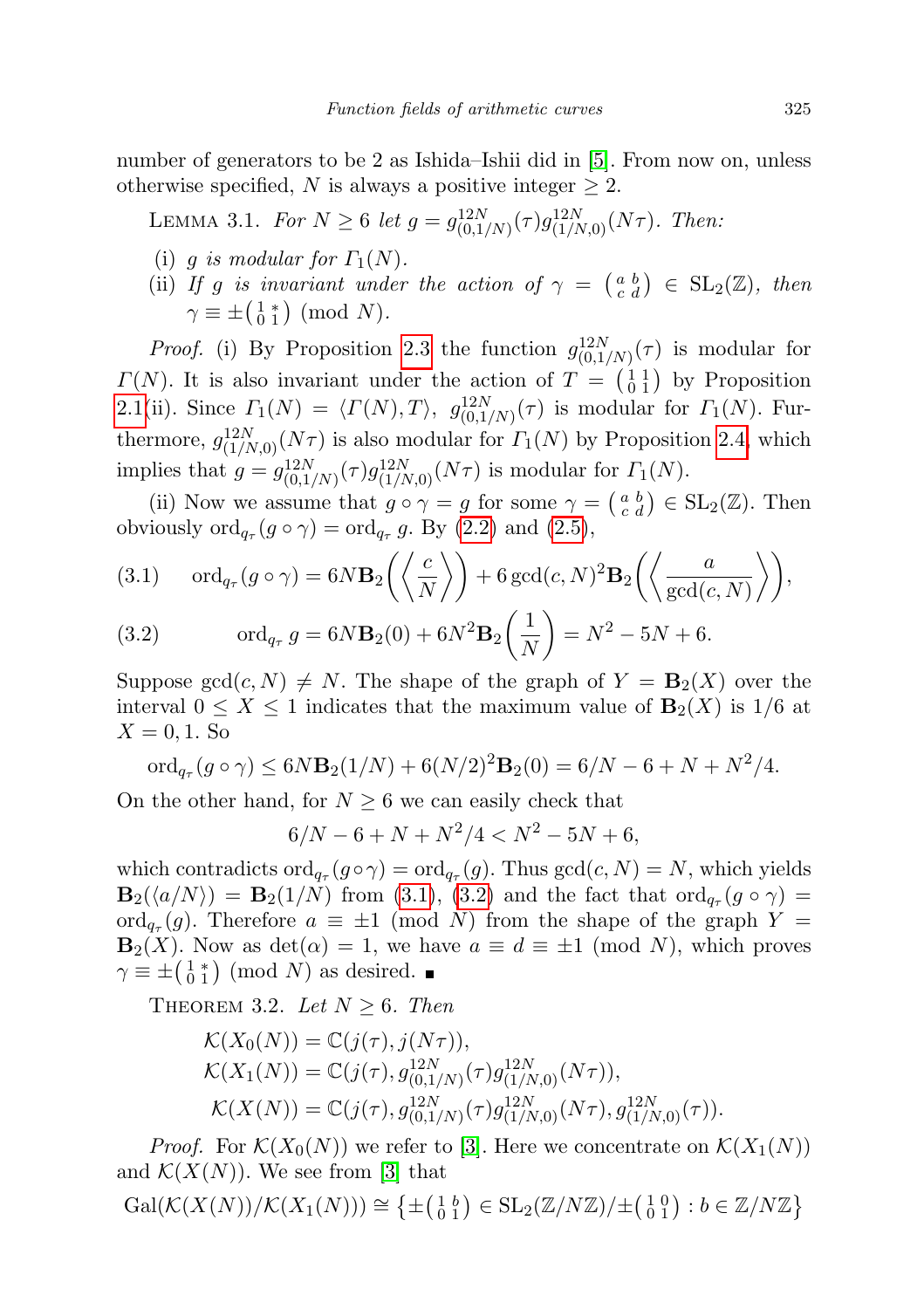as a subgroup of

$$
Gal(\mathcal{K}(X(N))/\mathcal{K}(X(1))) \cong SL_2(\mathbb{Z}/N\mathbb{Z})/\pm \left(\begin{smallmatrix} 1 & 0 \\ 0 & 1 \end{smallmatrix}\right),
$$

whose action is given by composition. Assume that  $g_{(0,1/N)}^{12N}(\tau)g_{(1/N,0)}^{12N}(N\tau)$ , which belongs to  $\mathcal{K}(X_1(N))$  by Lemma [3.1,](#page-4-1) is fixed by the action of some  $\gamma \in SL_2(\mathbb{Z}/N\mathbb{Z})/\pm (\begin{smallmatrix} 1 & 0 \\ 0 & 1 \end{smallmatrix})$ . Then by Lemma [3.1](#page-4-1) we get  $\gamma \equiv \pm (\begin{smallmatrix} 1 & * \\ 0 & 1 \end{smallmatrix}) \pmod{N}$ . Since  $\mathcal{K}(X(1)) = \mathbb{C}(j(\tau))$  ([\[9\]](#page-13-6) or [\[12\]](#page-13-0)), we conclude by Galois theory that

$$
\mathcal{K}(X_1(N)) = \mathcal{K}(X(1))(g_{(0,1/N)}^{12N}(\tau)g_{(1/N,0)}^{12N}(N\tau))
$$
  
=  $\mathbb{C}(j(\tau), g_{(0,1/N)}^{12N}(\tau)g_{(1/N,0)}^{12N}(N\tau)).$ 

Next, we assume that  $g_{(1/N,0)}^{12N}(\tau)$  is fixed by the action of  $\pm \begin{pmatrix} 1 & b \\ 0 & 1 \end{pmatrix} \in$  $\text{SL}_2(\mathbb{Z}/N\mathbb{Z})/\pm(\begin{smallmatrix} 1 & 0 \\ 0 & 1 \end{smallmatrix})$ . Then  $g_{(1/N,0)}^{12N}(\tau) \circ (\begin{smallmatrix} 1 & b \\ 0 & 1 \end{smallmatrix}) = g_{(1/N,b/N)}^{12N}(\tau) = g_{(1/N,0)}^{12N}(\tau)$ by Proposition [2.1\(](#page-2-0)ii). It follows from the action of the element  $\begin{pmatrix} 0 & -1 \\ 1 & 0 \end{pmatrix}$  on both sides of  $g_{(1/N,b/N)}^{12N}(\tau) = g_{(1/N,0)}^{12N}(\tau)$  that  $g_{(b/N,-1/N)}^{12N}(\tau) = g_{(0,-1/N)}^{12N}(\tau)$ . Now we compare the orders via the formula [\(2.2\)](#page-2-1) to obtain  $6N\mathbf{B}_2(\langle b/N \rangle) =$  $6N\mathbf{B}_2(0)$ ; hence  $b \equiv 0 \pmod{N}$  by the shape of the graph  $Y = \mathbf{B}_2(X)$ . Therefore

$$
\mathcal{K}(X(N)) = \mathcal{K}(X_1(N))(g_{(1/N,0)}^{12N}(\tau))
$$
  
=  $\mathbb{C}(j(\tau), g_{(0,1/N)}^{12N}(\tau)g_{(1/N,0)}^{12N}(N\tau), g_{(1/N,0)}^{12N}(\tau)).$ 

We will extend the above results to the function fields  $\mathcal{K}(X_0^{\dagger})$  $_{0}^{+}(N)),$  $\mathcal{K}(X_1^\dagger$  $\mathcal{L}(N)$  and  $\mathcal{K}(X^{\dagger}(N))$ . Since  $\Phi_N$   $\begin{pmatrix} 1 & 0 \\ -N & 1 \end{pmatrix} \Phi_N = -N \begin{pmatrix} 1 & 1 \\ 0 & 1 \end{pmatrix}$  and  $\Gamma_1(N) =$  $\langle \Gamma(N), \begin{pmatrix} 1 & 1 \\ 0 & 1 \end{pmatrix} \rangle$ , we have  $\overline{\Gamma}^{\dagger}(N) = \overline{\Gamma}_1^{\dagger}$  $\mathcal{I}_1^{\dagger}(N)$ , and so  $X^{\dagger}(N) = X_1^{\dagger}$  $\frac{1}{1}(N)$ . Thus we are reduced to considering the first two cases.

<span id="page-5-1"></span>LEMMA 3.3. Let  $\Gamma$  be  $\Gamma_0(N)$  or  $\Gamma_1(N)$ . If a function f on  $\mathfrak H$  is weakly modular for Γ, then both  $f + f \circ \Phi_N$  and  $f \cdot f \circ \Phi_N$  are weakly modular for  $\langle \overline{\Gamma}, \overline{\Phi}_N \rangle$ .

<span id="page-5-2"></span>*Proof.* For any  $\begin{pmatrix} a & b \\ c & d \end{pmatrix} \in \Gamma$  we deduce

(3.3) 
$$
\Phi_N \begin{pmatrix} a & b \\ c & d \end{pmatrix} = \begin{pmatrix} d & -c/N \\ -Nb & a \end{pmatrix} \Phi_N,
$$

which implies  $\Phi_N \Gamma = \Gamma \Phi_N$ . Thus  $f \circ \Phi_N$  is weakly modular for  $\Gamma$ .

<span id="page-5-3"></span>On the other hand, since

(3.4) 
$$
\Phi_N \circ \Phi_N = -N \begin{pmatrix} 1 & 0 \\ 0 & 1 \end{pmatrix}
$$

<span id="page-5-0"></span>which is the identity as a transformation, it follows that  $(f + f \circ \Phi_N) \circ \Phi_N =$  $f \circ \Phi_N + f$  and  $(f \cdot f \circ \Phi_N) \circ \Phi_N = f \circ \Phi_N \cdot f$ . This proves the lemma.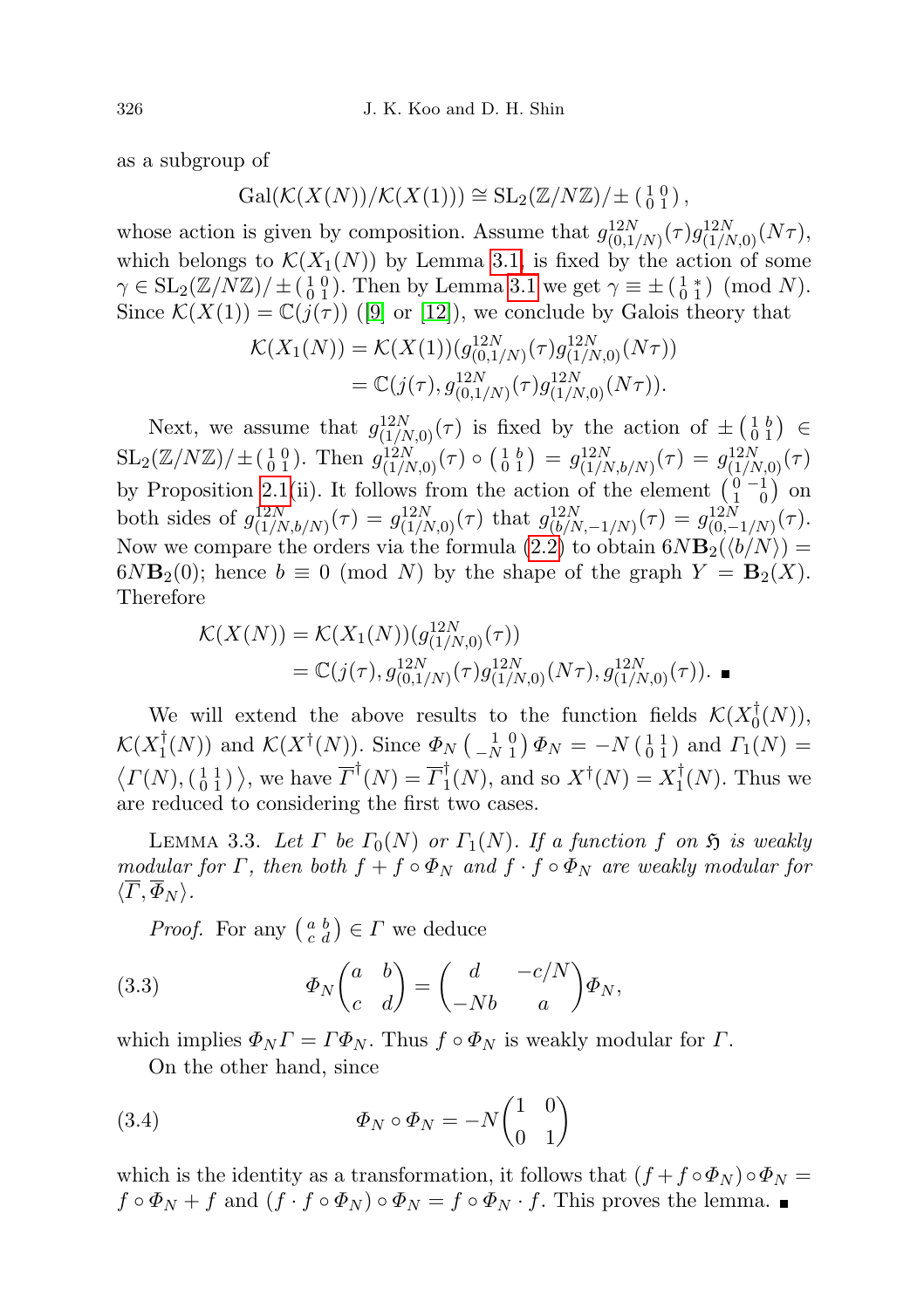LEMMA 3.4. For  $t \in \mathbb{Z} \setminus N\mathbb{Z}$  we have

$$
g_{(t/N,0)}(N\tau) \circ \Phi_N = -\zeta_{12}^9 g_{(0,t/N)}(\tau).
$$

Proof. Observe by Proposition [2.1](#page-2-0) that

$$
g_{(t/N,0)}(N\tau) \circ \Phi_N = g_{(t/N,0)} \circ {N \choose 0} {0 \choose 0} {1 \choose 0} (\tau) = g_{(t/N,0)} \circ {0 \choose N} {0 \choose 0} (\tau)
$$
  
=  $g_{(t/N,0)} \circ {0 \choose 1} {0 \choose 0} (\tau) = \zeta_{12}^9 g_{(0,-t/N)}(\tau) = -\zeta_{12}^9 g_{(0,t/N)}(\tau)$ .

<span id="page-6-0"></span>THEOREM 3.5. For  $N \geq 6$  we have

$$
\mathcal{K}(X_0^{\dagger}(N)) = \mathbb{C}(j(\tau) + j(N\tau), j(\tau)j(N\tau)),
$$
  
\n
$$
\mathcal{K}(X_1^{\dagger}(N)) = \mathbb{C}(j(\tau) + j(N\tau), j(\tau)j(N\tau), g_{(0,1/N)}^{12N}(\tau)g_{(1/N,0)}^{12N}(N\tau)).
$$

*Proof.* By Proposition [2.4](#page-3-1) the function  $g = g_{(1/N,0)}^{12N}(N\tau)$  is modular for  $\Gamma_1(N)$ . Moreover, by Lemma [3.4](#page-5-0) we have  $g \circ \Phi_N = g_{(0,1/N)}^{12N}(\tau)$ . Hence the function  $g_{(0,1/N)}^{12N}(\tau)g_{(1/N,0)}^{12N}(N\tau) = (g \circ \Phi_N) \cdot g$  lies in  $\mathcal{K}(X_1^{\dagger})$  $\frac{1}{1}(N)$  by Lemma [3.3.](#page-5-1)

Let  $\Gamma$  be  $\Gamma_0(N)$  or  $\Gamma_1(N)$ . Note that  $j(\tau)$  is not invariant under the action of  $\Phi_N$  because  $j(\tau) \circ \Phi_N = j \circ \left(\begin{smallmatrix} 0 & -1 \\ 1 & 0 \end{smallmatrix}\right) \circ \left(\begin{smallmatrix} N & 0 \\ 0 & 1 \end{smallmatrix}\right) (\tau) = j(N\tau)$ , and observe that  $j(\tau)$  is a root of the quadratic equation

$$
X^{2} - (j(\tau) + j(N\tau))X + j(\tau)j(N\tau) = 0.
$$

Now since  $[\langle \overline{T}, \overline{\Phi}_N \rangle : \overline{T}] = 2$  by [\(3.3\)](#page-5-2) and [\(3.4\)](#page-5-3), we deduce the assertions from Theorem [3.2.](#page-4-0)  $\blacksquare$ 

We summarize all the results in the following diagram of a tower of function fields, with  $g = g_{(0,1/N)}^{12N}(\tau)g_{(1/N,0)}^{12N}(N\tau)$ :

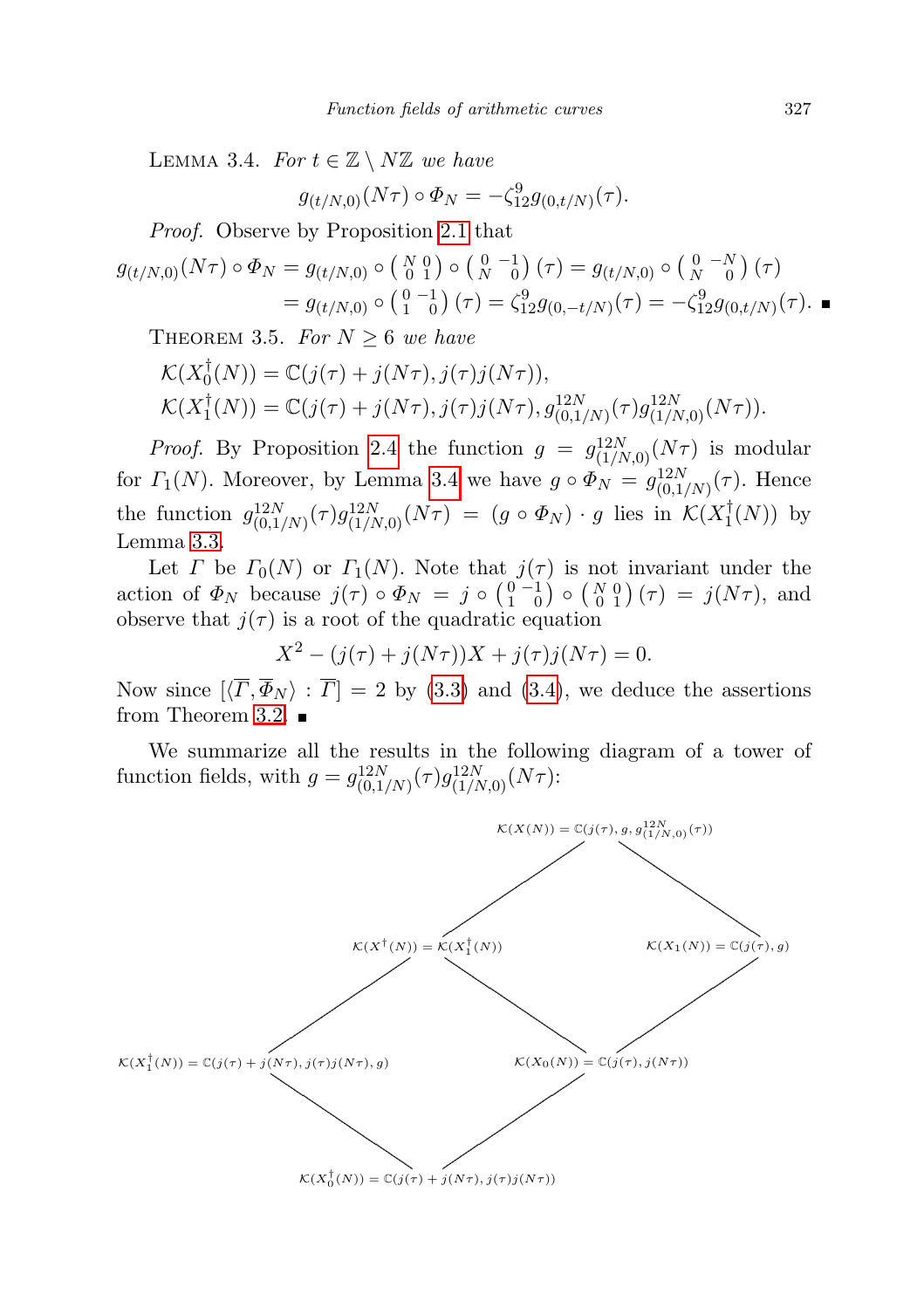4. Primitive generators of  $\mathcal{K}(X_1^\dagger)$  $T_1(N)$ ) of genus zero. Kim–Koo ([\[6\]](#page-13-4)) showed that the curves  $X_1^{\dagger}$  $\binom{1}{1}(N)$  have genus zero for  $1 \leq N \leq 12$  and  $N =$ 14, 15, and for such curves Choi–Koo ([\[1\]](#page-12-2)) found primitive generators of the function fields by using elliptic functions and theta functions. However, their method seems to be artificial and inconvenient for other similar situations. Therefore we propose a more systematic and standard way to find primitive generators in terms of Siegel functions only. First we develop an analogue of Proposition [2.4](#page-3-1) motivated by Lemma [3.3.](#page-5-1)

<span id="page-7-2"></span>PROPOSITION 4.1. Let  $N \geq 2$ . Assume that a family of integers  $\{m(t)\}_{t=1}^N$ satisfies the condition [\(2.4\)](#page-3-3). Then the product

$$
g^{\dagger} = \prod_{t=1}^{N-1} (g_{(0,t/N)}(\tau) g_{(t/N,0)}(N\tau))^{m(t)}
$$

is an element of  $\mathcal{K}(X_1^\dagger)$  $\mathcal{L}_1^{\dagger}(N)$ . Furthermore, for  $\gamma = \begin{pmatrix} a & b \\ c & d \end{pmatrix} \in SL_2(\mathbb{Z})$  we have

<span id="page-7-1"></span>(4.1) 
$$
\text{ord}_{q_{\tau}}(g^{\dagger} \circ \gamma) = \frac{1}{2} \sum_{t=1}^{N-1} m(t) \left\{ \mathbf{B}_2\left( \left\langle \frac{ct}{N} \right\rangle \right) + \frac{\text{gcd}(c, N)^2}{N} \mathbf{B}_2\left( \left\langle \frac{at}{\text{gcd}(c, N)} \right\rangle \right) \right\}.
$$

Proof. Let

$$
g = \prod_{t=1}^{N-1} g_{(t/N,0)}^{m(t)}(N\tau) \text{ and } g' = \prod_{t=1}^{N-1} g_{(0,t/N)}^{m(t)}(\tau).
$$

Then we see from Proposition [2.4](#page-3-1) that g is modular for  $\Gamma_1(N)$ , and we further establish

$$
g \circ \Phi_N = \prod_{t=1}^{N-1} (-\zeta_{12}^9 g_{(0,t/N)}(\tau))^{m(t)} = (-\zeta_{12}^9)^{\sum_t m(t)} \prod_{t=1}^{N-1} g_{(0,t/N)}^{m(t)}(\tau) = g'
$$

by Lemma [3.4](#page-5-0) and the condition  $\sum_t m(t) \equiv 0 \pmod{12}$ . Hence  $g^{\dagger} = g' \cdot g =$  $(g \circ \Phi_N) \cdot g$ , which implies that  $g^{\dagger}$  lies in  $\mathcal{K}(X_1^{\dagger})$  $\binom{1}{1}(N)$  by Lemma [3.3.](#page-5-1)

Finally, for  $\gamma = \begin{pmatrix} a & b \\ c & d \end{pmatrix} \in SL_2(\mathbb{Z})$  we deduce the order formula

$$
\begin{split} &\text{ord}_{q_{\tau}}(g^{\dagger} \circ \gamma) = \text{ord}_{q_{\tau}}(g' \circ \gamma) + \text{ord}_{q_{\tau}}(g \circ \gamma) \\ &= \sum_{t=1}^{N} m(t) \frac{1}{2} \mathbf{B}_2\left(\left\langle \frac{ct}{N} \right\rangle\right) + \text{ord}_{q_{\tau}}(g \circ \gamma) \quad \text{by Proposition 2.1(ii) and (2.2)} \\ &= \frac{1}{2} \sum_{t=1}^{N-1} m(t) \left\{ \mathbf{B}_2\left(\left\langle \frac{ct}{N} \right\rangle\right) + \frac{\text{gcd}(c, N)^2}{N} \mathbf{B}_2\left(\left\langle \frac{at}{\text{gcd}(c, N)} \right\rangle\right) \right\} \quad \text{by (2.5).} \end{split}
$$

<span id="page-7-0"></span>The following theorem gives us a criterion for determining whether a given product of Siegel functions is a primitive generator or not. This is similar to those for the modular curves  $X_1(N)$  shown in [\[7\]](#page-13-3) or [\[13\]](#page-13-7).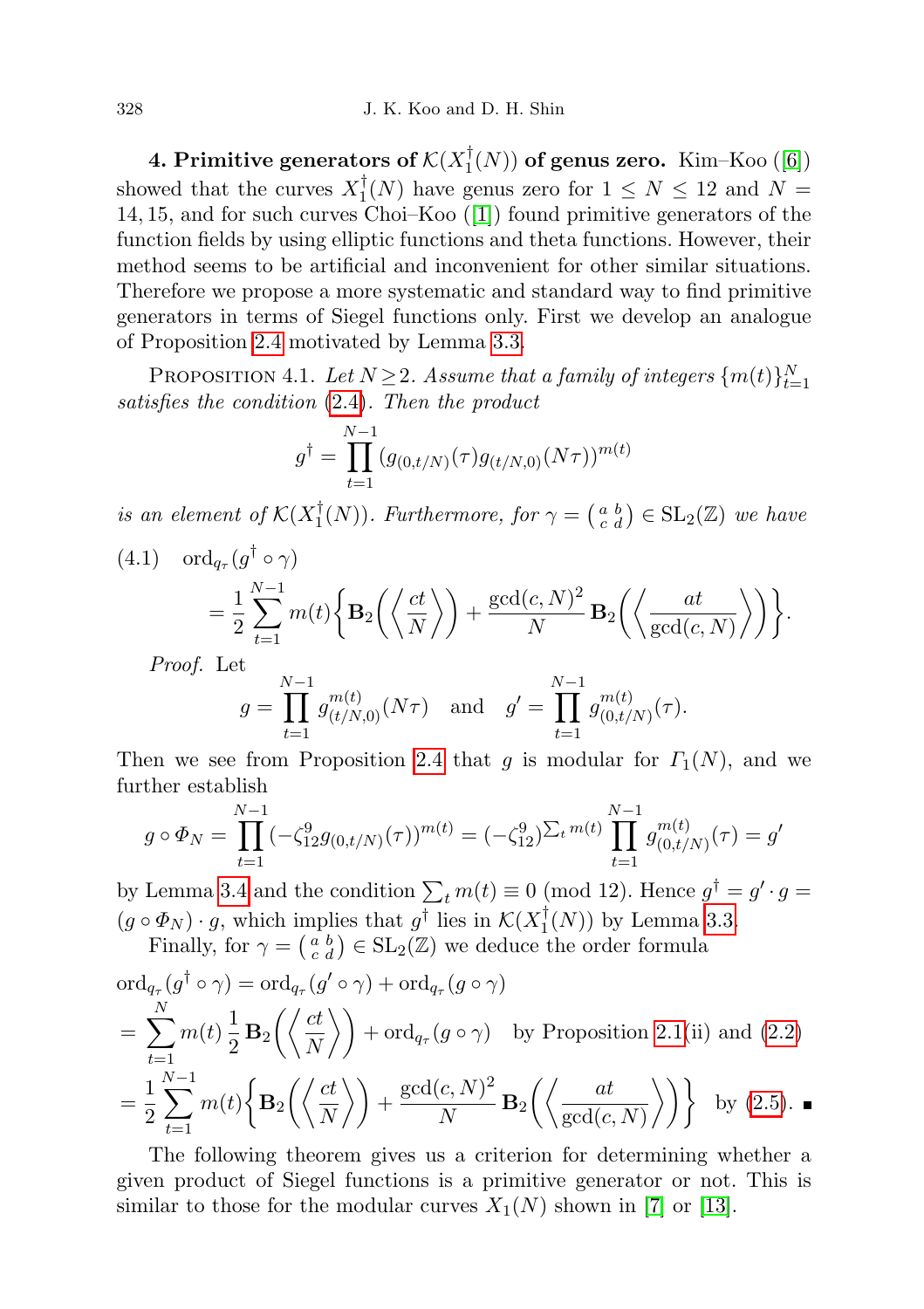THEOREM 4.2. Suppose that  $X_1^{\dagger}$  $\binom{1}{1}(N)$  has genus zero and a product

$$
g^{\dagger} = \prod_{t=1}^{N-1} (g_{(0,t/N)}(\tau)g_{(t/N,0)}(N\tau))^{m(t)}
$$

lies in  $\mathcal{K}(X_1^\dagger)$  $_{1}^{\dagger}(N)$ ). For each cusp  $s = a/c \in \mathbb{Q}$  with  $gcd(a, c) = 1$  which is inequivalent to  $\infty$ , if

(4.2) 
$$
\frac{1}{2} \sum_{t=1}^{N-1} m(t) \left( \frac{1}{6} + N \mathbf{B}_2 \left( \frac{t}{N} \right) \right) = -1,
$$

$$
(4.3) \quad \frac{1}{2} \sum_{t=1}^{N-1} m(t) \left\{ \mathbf{B}_2 \left( \left\langle \frac{ct}{N} \right\rangle \right) + \frac{\text{gcd}(c, N)^2}{N} \mathbf{B}_2 \left( \left\langle \frac{at}{\text{gcd}(c, N)} \right\rangle \right) \right\} \ge 0,
$$

then  $g^{\dagger}$  is a generator of  $\mathcal{K}(X_1^{\dagger})$  $T_1(N)$ .

*Proof.* The width of  $\infty$  on  $X_1^{\dagger}$  $\frac{1}{1}(N)$  is 1 ([\[1\]](#page-12-2)). From the order formula [\(4.1\)](#page-7-1) in Proposition [4.1](#page-7-2) and the hypothesis in the theorem it follows that  $g^{\dagger}$  has a simple pole at  $\infty$  and is holomorphic elsewhere. Therefore  $X_1^{\dagger}$  $\frac{1}{1}(N)$ is isomorphic to the projective line  $\mathbb{P}^1(\mathbb{C})$  through the map  $\tau \mapsto [1: g^{\dagger}(\tau)],$ and hence  $\mathcal{K}(X_1^{\dagger})$  $\mathcal{L}_1^{\dagger}(N)) = \mathbb{C}(g^{\dagger}).$ 

**Table 1.** Primitive generators of  $\mathcal{K}(X_1^{\dagger}(N))$ 

| $\boldsymbol{N}$ | Inequivalent cusps of $X_1^{\dagger}(N)$                                                            | Primitive generators of $\mathcal{K}(X_1^{\dagger}(N))$                                                                                                      |
|------------------|-----------------------------------------------------------------------------------------------------|--------------------------------------------------------------------------------------------------------------------------------------------------------------|
| $\overline{2}$   | $\infty$                                                                                            |                                                                                                                                                              |
| 3                | $\infty$                                                                                            |                                                                                                                                                              |
| 4                | $\infty, \frac{1}{2}$                                                                               | $(\frac{1}{4})^{-8}(\frac{2}{4})^8$                                                                                                                          |
| 5                | $\infty, \frac{1}{2}$                                                                               | $(\frac{1}{5})^{-5}(\frac{2}{5})^5$                                                                                                                          |
| 6                | $\infty, \frac{1}{2}$                                                                               | $(\frac{1}{6})^{-3}(\frac{3}{6})^3$                                                                                                                          |
| 7                | $\infty, \frac{1}{2}, \frac{1}{3}$                                                                  | $(\frac{1}{7})^{-3}(\frac{2}{7})^2(\frac{3}{7})^1$                                                                                                           |
| 8                | $\infty, \frac{1}{2}, \frac{1}{3}$                                                                  | $(\frac{1}{8})^{-2}(\frac{3}{8})^2$                                                                                                                          |
| 9                | $\infty, \frac{1}{2}, \frac{1}{3}, \frac{1}{4}$                                                     | $(\frac{1}{9})^{-2}(\frac{2}{9})^1(\frac{4}{9})^1$                                                                                                           |
| 10               | $\infty, \frac{1}{2}, \frac{1}{3}, \frac{1}{4}$                                                     | $\left(\frac{1}{10}\right)^{-1} \left(\frac{2}{10}\right)^{-1} \left(\frac{3}{10}\right)^{1} \left(\frac{4}{10}\right)^{1}$                                  |
| 11               | $\infty, \frac{1}{2}, \frac{1}{3}, \frac{1}{4}, \frac{1}{5}$                                        | $\left(\frac{1}{11}\right)^{-3} \left(\frac{2}{11}\right)^{-3} \left(\frac{3}{11}\right)^{-3} \left(\frac{4}{11}\right)^{-2} \left(\frac{5}{11}\right)^{-1}$ |
| 12               | $\infty, \frac{1}{2}, \frac{1}{3}, \frac{1}{4}, \frac{1}{5}$                                        | $(\frac{1}{12})^{-1}(\frac{5}{12})^{1}$                                                                                                                      |
| 14               | $\infty, \frac{1}{2}, \frac{1}{3}, \frac{1}{4}, \frac{1}{5}, \frac{1}{6}$                           | $\left(\frac{1}{14}\right)^1 \left(\frac{2}{14}\right)^{-2} \left(\frac{4}{14}\right)^{-2} \left(\frac{5}{14}\right)^1 \left(\frac{7}{14}\right)^2$          |
| 15               | $\infty, \frac{1}{2}, \frac{1}{3}, \frac{1}{4}, \frac{1}{5}, \frac{1}{6}, \frac{1}{7}, \frac{1}{9}$ | $(\frac{1}{15})^{-1}(\frac{3}{15})^{1}(\frac{5}{15})^{-2}(\frac{6}{15})^{2}$                                                                                 |

From [\[7,](#page-13-3) Theorem 6.4] we can readily determine the inequivalent cusps of  $X_1(N)$ , from which we get the inequivalent cusps of  $X_1^{\dagger}$  $T_1(N)$  (Table 1). Furthermore, [\[1,](#page-12-2) Lemmas 3.2 and 3.3] enable us to estimate the widths of the cusps. However, these values are not necessary to apply Theorem [4.2.](#page-7-0) So we only provide the table for all the inequivalent cusps of  $X_1^{\dagger}$  $T_1(N)$  without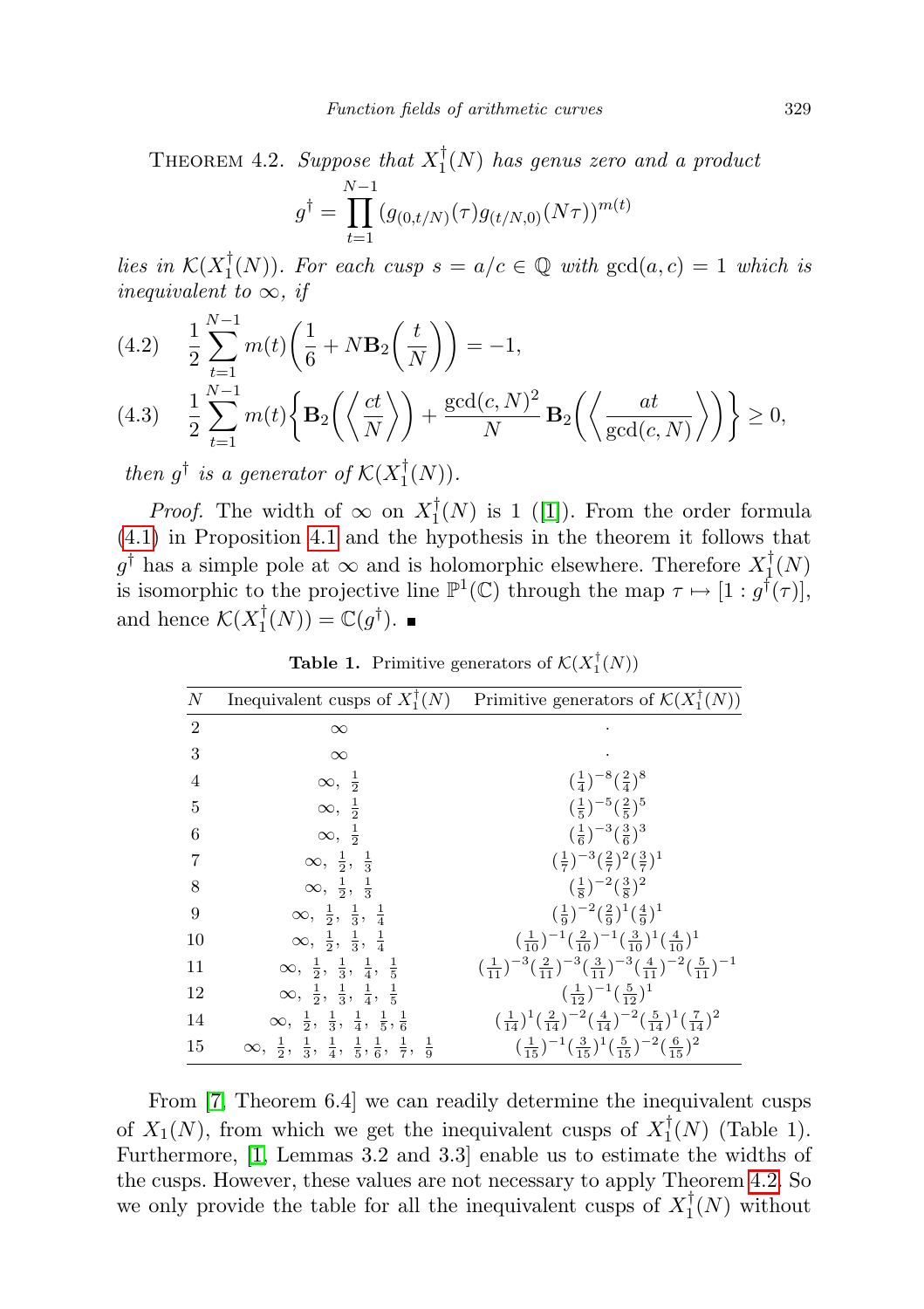finding their widths for  $2 \leq N \leq 12$  and  $N = 14, 15$ . Then we can find families of integers  $\{m(t)\}_{t=1}^{N-1}$  satisfying [\(2.4\)](#page-3-3), [\(4.2\)](#page-7-0) and [\(4.3\)](#page-7-0) to accomplish our goal. In the table we use the notation

$$
\prod_{t=1}^{N-1} \left(\frac{t}{N}\right)^{m(t)} = \prod_{t=1}^{N-1} (g_{(0,t/N)}(\tau)g_{(t/N,0)}(N\tau))^{m(t)}.
$$

Observe that for  $N = 2, 3$  the curve  $X_1^{\dagger}$  $\frac{1}{1}(N)$  has only one cusp. Since our Siegel functions are supported on the cusps, it is not possible to find primitive generators of  $\mathcal{K}(X_1^{\dagger})$  $\binom{1}{1}(N)$  in these two cases.

5. Application to class fields. As an application we shall construct a primitive generator of the ray class field modulo  $N \geq 2$ ) over any imaginary quadratic field other than  $\mathbb{Q}(\sqrt{-1})$  and  $\mathbb{Q}(\sqrt{-3})$ . To this end we shall utilize the singular values of  $j$  and Siegel functions which are modular for  $\Gamma_1^{\dagger}$  $T_1^{\dagger}(N)$ .

Let  $K \neq \mathbb{Q}(\sqrt{-1}), \mathbb{Q}(\sqrt{-1})$ −3)) be any imaginary quadratic field with discriminant  $d_K$  ( $\leq -7$ ). Define

$$
\theta = \begin{cases} \sqrt{d_K}/2 & \text{if } d_K \equiv 0 \text{ (mod 4)}, \\ (-1 + \sqrt{d_K})/2 & \text{if } d_K \equiv 1 \text{ (mod 4)}, \end{cases}
$$

which is a generator of the ring of integers  $\mathcal{O}_K$  of K and let  $\min(\theta, \mathbb{Q}) =$  $X^2 + B_\theta X + C_\theta \in \mathbb{Z}[X]$ . We denote by H and  $K_{(N)}$  the Hilbert class field and the ray class field modulo  $N \geq 2$  of K, respectively. It is then well-known that

<span id="page-9-1"></span>(5.1) 
$$
K_{(N)} = K(h(\theta) : h \in \mathcal{F}_N \text{ is defined and finite at } \theta)
$$

by the main theorem of complex multiplication  $(9)$  or  $[12]$ ). Furthermore, by Shimura's reciprocity law we have an isomorphism

(5.2) 
$$
W_{N,\theta}/\pm\left(\begin{smallmatrix} 1 & 0 \\ 0 & 1 \end{smallmatrix}\right) \xrightarrow{\sim} \text{Gal}(K_{(N)}/H),
$$

$$
\gamma \mapsto (h(\theta) \mapsto h^{\gamma}(\theta)),
$$

where  $h \in \mathcal{F}_N$  is defined and finite at  $\theta$ , and

<span id="page-9-2"></span>
$$
W_{N,\theta} = \left\{ \begin{pmatrix} t - B_{\theta} s & -C_{\theta} s \\ s & t \end{pmatrix} \in \text{GL}_2(\mathbb{Z}/N\mathbb{Z}) : t, s \in \mathbb{Z}/N\mathbb{Z} \right\}
$$

([\[12\]](#page-13-0) or [\[4\]](#page-12-3)). Now, let  $H_{\mathcal{O}}$  be the ring class field of the order  $\mathcal{O}$  of conductor  $N \geq 2$  in K. Then we get

$$
(5.3) \tHO = K(j(N\theta))
$$

<span id="page-9-0"></span> $([9] \text{ or } [12])$  $([9] \text{ or } [12])$  $([9] \text{ or } [12])$  $([9] \text{ or } [12])$  $([9] \text{ or } [12])$ . Moreover, we have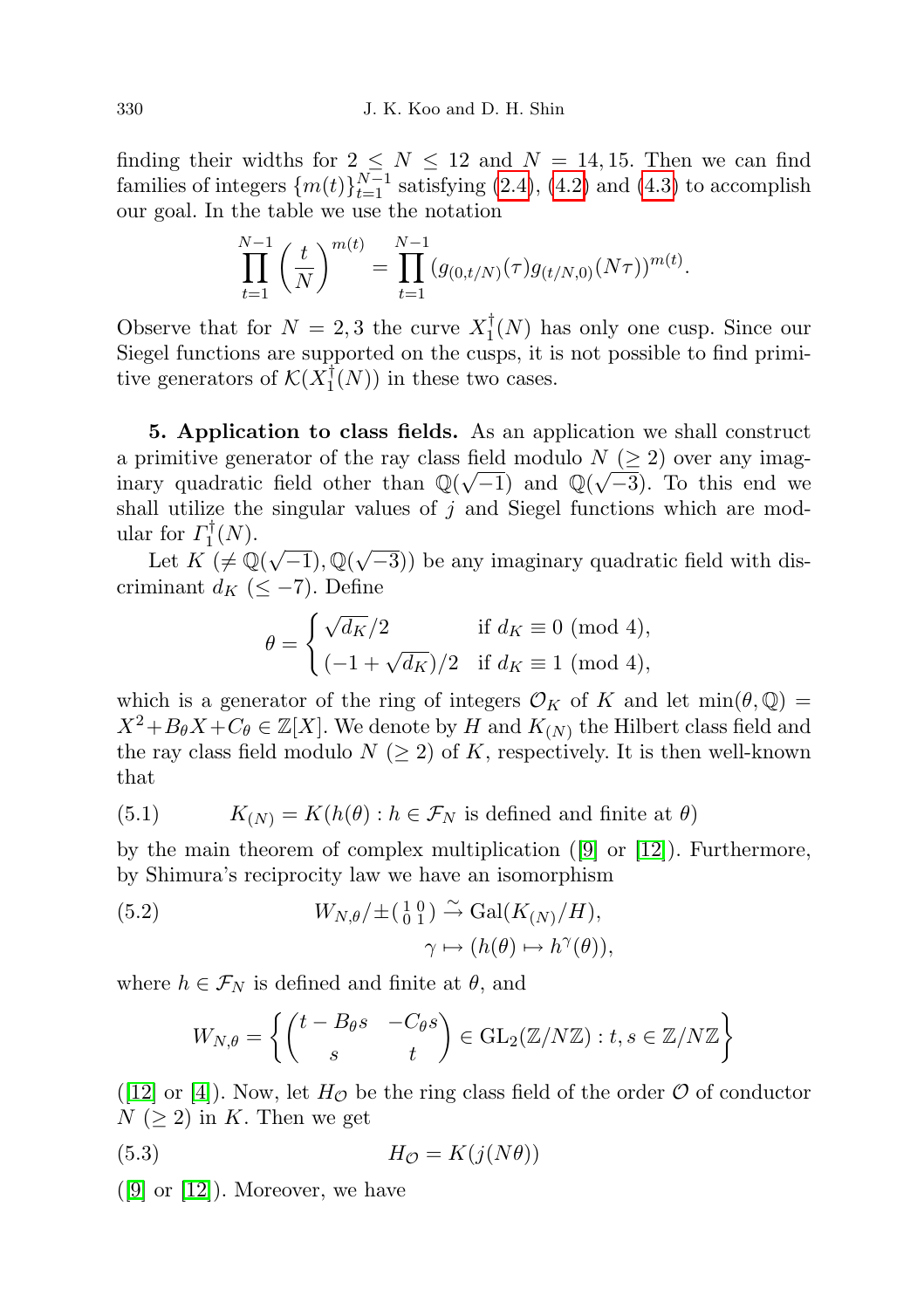LEMMA 5.1 (see [\[7,](#page-13-3) Lemma 9.9]). For any nonzero integer m, the value  $(3j(N\theta) + 1)^m$  generates  $H_{\mathcal{O}}$  over K.

<span id="page-10-1"></span>LEMMA 5.2 (see proof of [\[7,](#page-13-3) Theorem 9.8]). Let  $N \geq 2$ . Then each element  $\begin{pmatrix} t & 0 \\ 0 & t \end{pmatrix}$  of  $W_{N,\theta}/\pm(\begin{pmatrix} 1 & 0 \\ 0 & 1 \end{pmatrix})$  fixes the value  $j(N\theta)$ .

<span id="page-10-0"></span>PROPOSITION 5.3. For  $N \geq 2$ ,  $Gal(K_{(N)}/H_{\mathcal{O}}))$  is isomorphic to the subgroup  $\{(t_0^0 t) : t \in (\mathbb{Z}/N\mathbb{Z})^*\}/\pm (\begin{smallmatrix} 1 & 0 \\ 0 & 1 \end{smallmatrix})$  of  $W_{N,\theta}/\pm (\begin{smallmatrix} 1 & 0 \\ 0 & 1 \end{smallmatrix})$ .

Proof. First, we have the degree formula

(5.4) 
$$
[K_{(N)} : H] = \frac{\varphi(N\mathcal{O}_K)w(N\mathcal{O}_K)}{w_K}
$$

where  $\varphi$  is the Euler function for ideals,

$$
\varphi(\mathfrak{p}^n) = (\mathbf{N}_{K/\mathbb{Q}} \mathfrak{p} - 1) \mathbf{N}_{K/\mathbb{Q}} \mathfrak{p}^{n-1}
$$

for a power of prime ideal  $\mathfrak{p}, w(N\mathcal{O}_K)$  is the number of roots of unity in K which are  $\equiv 1 \pmod{N\mathcal{O}_K}$ , and  $w_K$  is the number of roots of unity in K ([\[8\]](#page-13-2)). We also have the formula

$$
[H_{\mathcal{O}} : H] = \frac{N}{[\mathcal{O}_K^* : \mathcal{O}^*]} \prod_{p|N} \left(1 - \left(\frac{d_K}{p}\right) \frac{1}{p}\right)
$$

where  $\left(\frac{d_K}{p}\right)$  is the Legendre symbol for an odd prime p and  $\left(\frac{d_K}{2}\right)$  is the Kronecker symbol ([\[2\]](#page-12-4)). Thus one can readily check that

$$
[K_{(N)} : H_{\mathcal{O}}] = \frac{[K_{(N)} : H]}{[H_{\mathcal{O}} : H]} = \left| \{ (\begin{smallmatrix} t & 0 \\ 0 & t \end{smallmatrix}) : t \in (\mathbb{Z}/N\mathbb{Z})^* \} / \pm (\begin{smallmatrix} 1 & 0 \\ 0 & 1 \end{smallmatrix}) \right|.
$$

Therefore by Lemma [5.2](#page-10-1) the assertion follows by Galois theory.

<span id="page-10-2"></span>LEMMA 5.4. If  $N \geq 4$  and  $1 < t \leq [N/2]$ , then:

(i)      $1-\zeta_N$  $1-\zeta_N^t$  $\begin{array}{c} \begin{array}{c} \begin{array}{c} \end{array} \\ \begin{array}{c} \end{array} \end{array} \end{array}$ ≤ 1 √ 2 .  $\frac{1}{\cdot}$  $\frac{1}{1 - e^{-\pi \sqrt{-d_K} X}} < 1 + e^{-\frac{\pi \sqrt{-d_K}}{1.03} X}$  for all  $X \ge 1$ . (iii)  $1 + X < e^X$  for all  $X > 0$ . (iv)  $|g_{(1/N,0)}(N\theta)| < |g_{(t/N,0)}(N\theta)|$ . (v)  $|g_{(0,1/N)}(\theta)| < |g_{(0,t/N)}(\theta)|$ .

*Proof.* (i)–(iii) are almost trivial and (iv) is proved in [\[7,](#page-13-3) Lemma 9.3].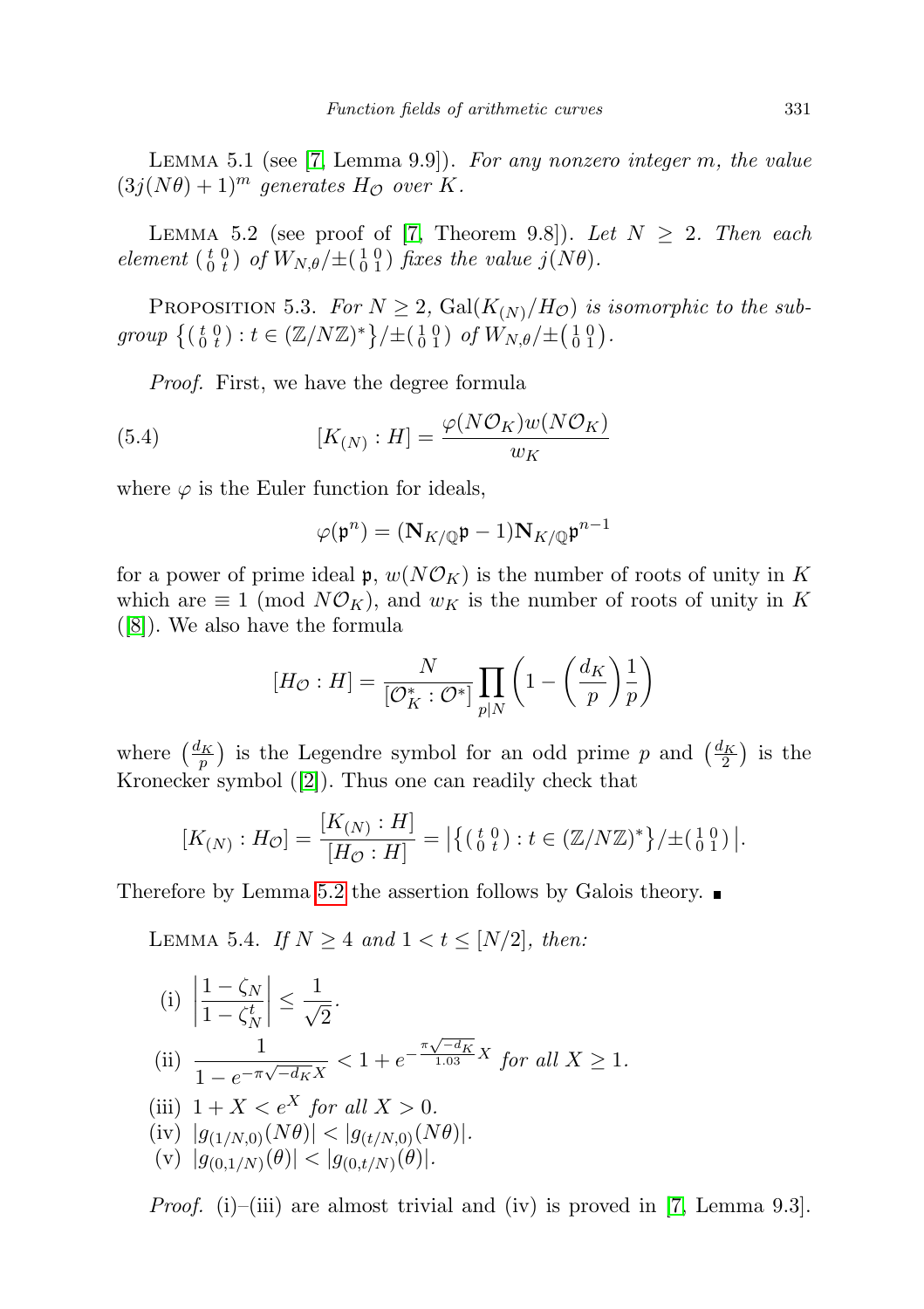Hence we only prove (v). Putting

$$
A = |e^{2\pi i \theta}| = e^{-\pi \sqrt{-d_K}}
$$

we get

$$
\left| \frac{g_{(0,1/N)}(\theta)}{g_{(0,t/N)}(\theta)} \right| \le \left| \frac{1 - \zeta_N}{1 - \zeta_N^t} \right| \prod_{n=1}^{\infty} \frac{(1 + A^n)^2}{(1 - A^n)^2} \quad \text{by the definition (2.1)}
$$
\n
$$
\le \frac{1}{\sqrt{2}} \prod_{n=1}^{\infty} (1 + A^n)^2 (1 + A^{n/1.03})^2 \quad \text{by (i) and (ii)}
$$
\n
$$
\le \frac{1}{\sqrt{2}} \prod_{n=1}^{\infty} e^{2A^n + 2A^{n/1.03}} \quad \text{by (iii)}
$$
\n
$$
= \frac{1}{\sqrt{2}} e^{\frac{2A}{1 - A} + \frac{2A^{1/1.03}}{1 - A^{1/1.03}}} \le \frac{1}{\sqrt{2}} e^{\frac{2e^{-\sqrt{7}\pi}}{1 - e^{-\sqrt{7}\pi}} + \frac{2e^{-\sqrt{7}\pi/1.03}}{1 - e^{-\sqrt{7}\pi/1.03}}} < 1 \quad \text{since } d_K \le -7,
$$

which proves (v).  $\blacksquare$ 

<span id="page-11-0"></span>THEOREM 5.5. For  $N \geq 2$ , define

$$
G(\tau) = (3j(N\tau) + 1)(g_{(0,1/N)}(\tau)g_{(1/N,0)}(N\tau))^{12N\phi(N)}
$$
  
 
$$
\times \prod_{\substack{1 \leq s \leq N-1 \\ \gcd(s,N)=1}} (g_{(0,s/N)}(\tau)g_{(s/N,0)}(N\tau))^{-12N}
$$

where  $\phi$  is the Euler  $\phi$ -function for positive integers. Then the singular value  $G(\theta)$  generates  $K_{(N)}$  over K.

*Proof.* The above function without the factor  $3j(N\tau) + 1$  is in  $\mathcal{F}_N \cap$  $\mathcal{K}(X_1^\dagger$  $T_1(N)$  by Propositions [2.3,](#page-2-2) [2.4](#page-3-1) and [4.1.](#page-7-2) So its singular value  $G(\theta)$  belongs to  $K_{(N)}$  by [\(5.1\)](#page-9-1) and [\(5.3\)](#page-9-2). As a subfield of  $K_{(N)}$ , the field  $K(G(\theta))$ is an abelian extension of K. Hence  $K(G(\theta))$  contains the element

$$
\prod_{\substack{1 \leq t \leq N-1 \\ \gcd(t,N)=1}} G(\theta)^{\left(\begin{smallmatrix} t & 0 \\ 0 & t \end{smallmatrix}\right)}.
$$

It then follows from [\(5.2\)](#page-9-1) that the action of each element  $\begin{pmatrix} t & 0 \\ 0 & t \end{pmatrix}$  is given by

$$
(3j(N\theta) + 1)^{\binom{t}{0}\frac{t}{t}} = 3j(N\theta) + 1
$$
 by Lemma 5.2,

$$
((g_{(0,1/N)}(\theta)g_{(1/N,0)}(N\theta))^{12N\phi(N)})^{(\frac{t}{0}\theta)} = (g_{(0,t/N)}(\theta)g_{(t/N,0)}(N\theta))^{12N\phi(N)}
$$
by Proposition 2.5,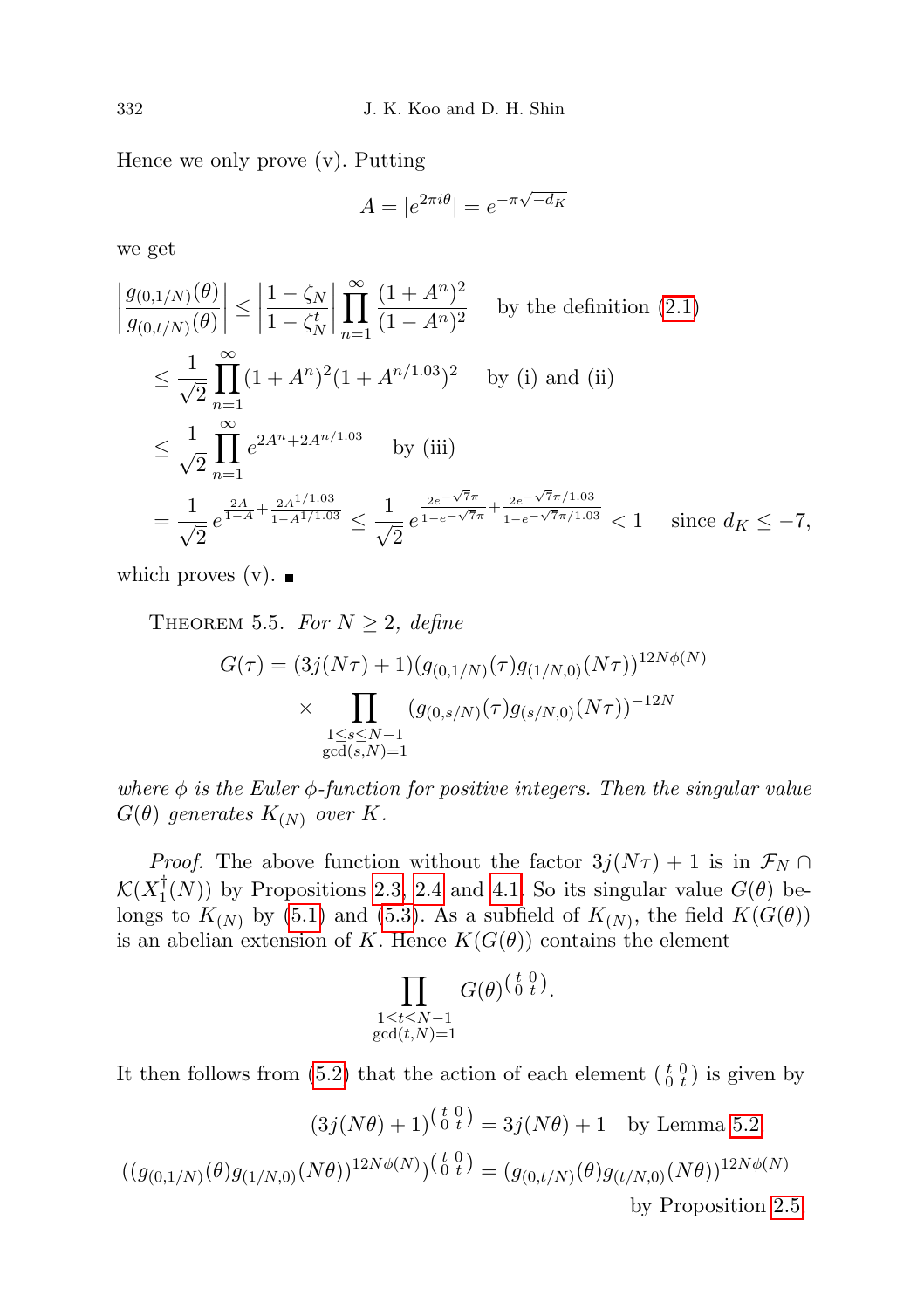$$
\left(\prod_{\substack{1\leq s\leq N-1\\ \gcd(s,N)=1}} (g_{(0,s/N)}(\theta)g_{(s/N,0)}(N\theta))^{-12N}\right)^{\left(\frac{t}{0}\frac{0}{t}\right)}\n=\prod_{\substack{1\leq s\leq N-1\\ \gcd(s,N)=1}} (g_{(0,\langle st/N\rangle)}(\theta)g_{(\langle st/N\rangle,0)}(N\theta))^{-12N} \text{ by Proposition 2.5},\n=\prod_{\substack{1\leq s\leq N-1\\ \gcd(s,N)=1}} (g_{(0,s/N)}(\theta)g_{(s/N,0)}(N\theta))^{-12N}.
$$

Thus we derive

$$
\prod_{\substack{1 \le t \le N-1 \\ \gcd(t,N)=1}} G(\theta)^{\left(\begin{smallmatrix} t & 0 \\ 0 & t \end{smallmatrix}\right)} = (3j(N\theta) + 1)^{\phi(N)}.
$$

This implies that  $K(G(\theta))$  contains  $H_{\mathcal{O}}$  by Lemma [5.1.](#page-9-0) Now, by Proposition [5.3](#page-10-0) and Galois theory, it suffices to prove that if the element  $\begin{pmatrix} t & 0 \\ 0 & t \end{pmatrix}$  for some  $t \in \mathbb{Z}$  with  $1 \leq t \leq [N/2]$  and  $gcd(t, N) = 1$  fixes  $G(\theta)$ , then  $t = 1$ . So assume that  $\begin{pmatrix} t & 0 \\ 0 & t \end{pmatrix}$  fixes  $G(\theta)$ . If  $N = 2, 3$ , then obviously  $t = 1$ . So, we may assume  $N \geq 4$ . Then by the above description of the action of  $\begin{pmatrix} t & 0 \\ 0 & t \end{pmatrix}$  we deduce that

$$
1 = \left| \frac{G(\theta)}{G(\theta)^{\left(\frac{t}{0}\right)}t} \right| = \left| \frac{g_{(0,1/N)}(\theta)g_{(1/N,0)}(N\theta)}{g_{(0,t/N)}(\theta)g_{(t/N,0)}(N\theta)} \right|^{12N\phi(N)} = \left| \frac{g_{(0,1/N)}(\theta)}{g_{(0,t/N)}(\theta)} \right|^{12N\phi(N)} \left| \frac{g_{(1/N,0)}(N\theta)}{g_{(t/N,0)}(N\theta)} \right|^{12N\phi(N)}.
$$

But this equality holds only when  $t = 1$  by Lemma [5.4\(](#page-10-2)iv), (v), which concludes the proof.

Acknowledgements. This research was supported by Basic Science Research Program through the National Research Foundation of Korea funded by the Ministry of Education, Science and Technology(2009-0063182).

## References

- <span id="page-12-2"></span>[\[1\]](http://dx.doi.org/10.1007/s11139-007-9063-3) S. Y. Choi and J. K. Koo, Estimation of genus of arithmetic curves and applications, Ramanujan J. 15 (2008), 1–17.
- <span id="page-12-4"></span>[2] D. A. Cox, Primes of the Form  $x^2 + ny^2$ : Fermat, Class Field, and Complex Multiplication, Wiley, 1989.
- <span id="page-12-0"></span>[3] F. Diamond and J. Shurman, A First Course in Modular Forms, Springer, 2005.
- <span id="page-12-3"></span>[4] A. Gee, Class invariants by Shimura's reciprocity law, J. Théor. Nombres Bordeaux 11 (1999), 45–72.
- <span id="page-12-1"></span>[5] N. Ishida and N. Ishii, The equation for the modular curve  $X_1(N)$  derived from the equation for the modular curve  $X(N)$ , Tokyo J. Math. 22 (1999), 167–175.